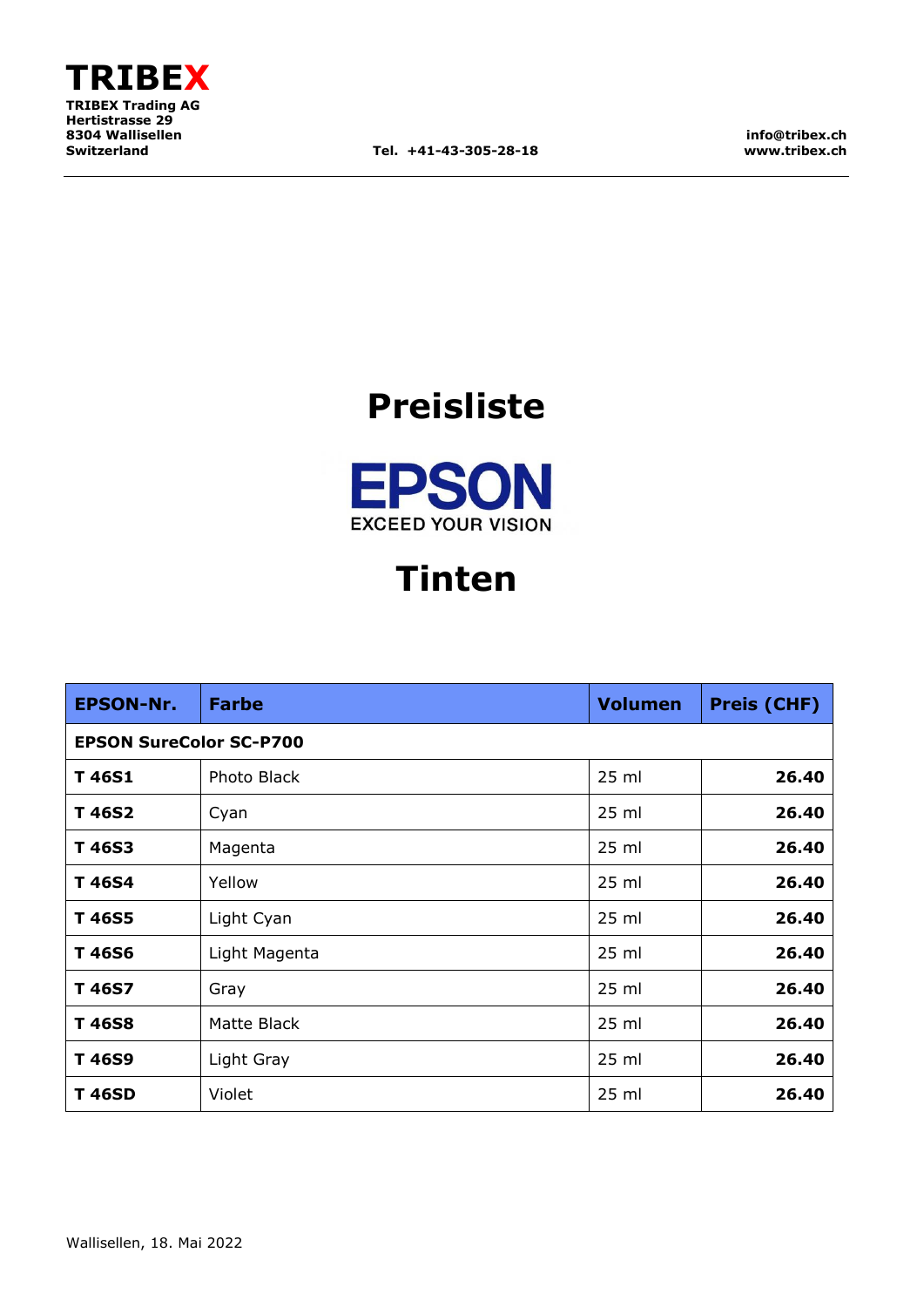| <b>EPSON-Nr.</b>               | <b>Farbe</b>      | <b>Volumen</b> | <b>Preis (CHF)</b> |
|--------------------------------|-------------------|----------------|--------------------|
| <b>EPSON SureColor SC-P800</b> |                   |                |                    |
| T 8501                         | Photo Black       | 80 ml          | 47.90              |
| T 8502                         | Cyan              | 80 ml          | 47.90              |
| T 8503                         | Magenta           | 80 ml          | 47.90              |
| T 8504                         | Yellow            | 80 ml          | 47.90              |
| T 8505                         | Light Cyan        | 80 ml          | 47.90              |
| T8506                          | Light Magenta     | 80 ml          | 47.90              |
| T 8507                         | Light Black       | 80 ml          | 47.90              |
| T8508                          | Matte Black       | 80 ml          | 47.90              |
| T 8509                         | Light Light Black | 80 ml          | 47.90              |

| <b>EPSON-Nr.</b>               | <b>Farbe</b>  | <b>Volumen</b> | <b>Preis (CHF)</b> |
|--------------------------------|---------------|----------------|--------------------|
| <b>EPSON SureColor SC-P900</b> |               |                |                    |
| <b>T47A1</b>                   | Photo Black   | 50 ml          | 35.70              |
| <b>T47A2</b>                   | Cyan          | 50 ml          | 35.70              |
| <b>T 47A3</b>                  | Magenta       | 50 ml          | 35.70              |
| <b>T47A4</b>                   | Yellow        | 50 ml          | 35.70              |
| <b>T 47A5</b>                  | Light Cyan    | 50 ml          | 35.70              |
| <b>T47A6</b>                   | Light Magenta | 50 ml          | 35.70              |
| <b>T 47A7</b>                  | Gray          | 50 ml          | 35.70              |
| <b>T47A8</b>                   | Matte Black   | 50 ml          | 35.70              |
| <b>T47A9</b>                   | Light Gray    | 50 ml          | 35.70              |
| <b>T 47AD</b>                  | Violet        | 50 ml          | 35.70              |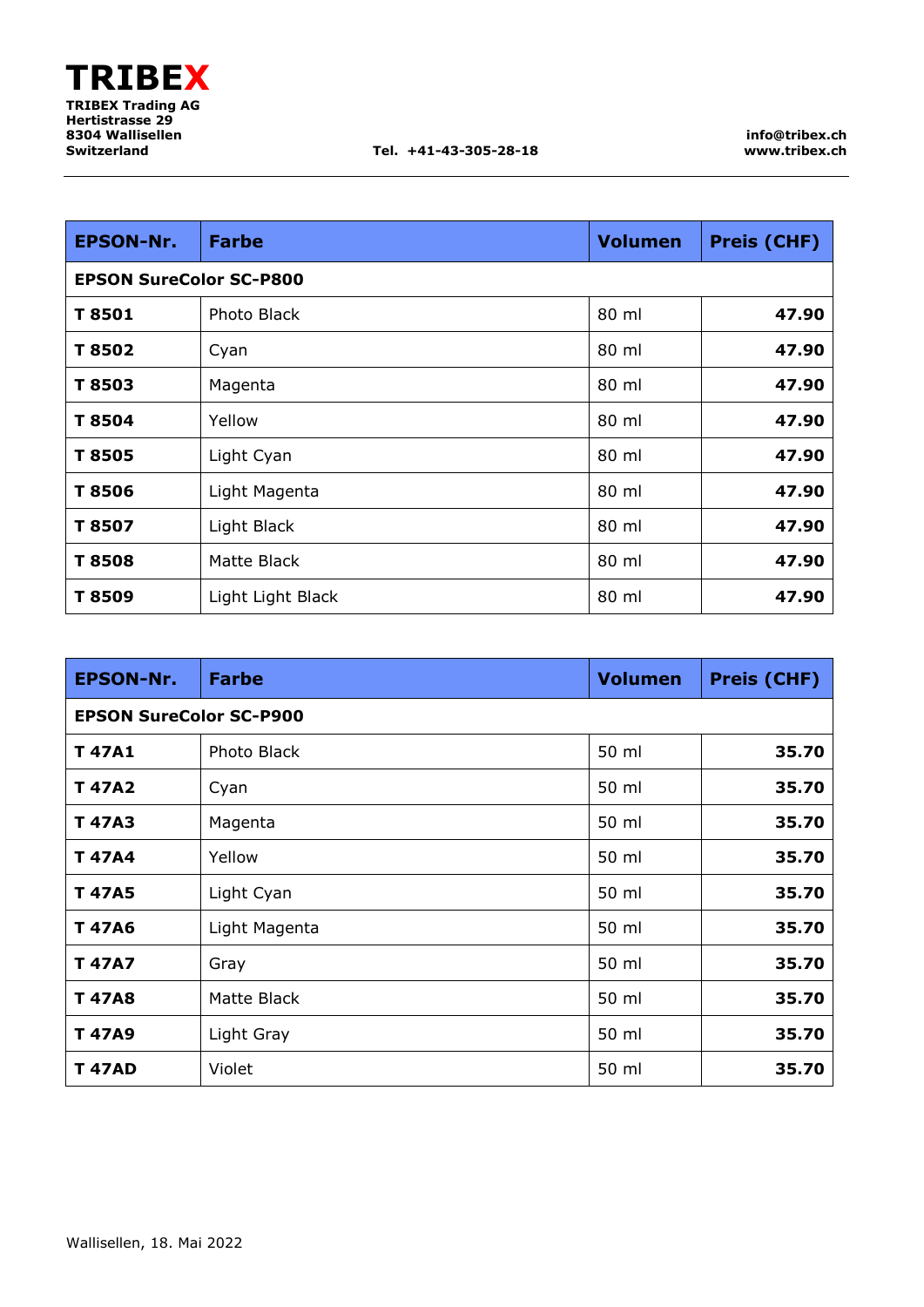| <b>EPSON-Nr.</b> | <b>Farbe</b>                                                 |                     | <b>Volumen</b> | <b>Preis (CHF)</b> |
|------------------|--------------------------------------------------------------|---------------------|----------------|--------------------|
|                  | EPSON UltraChrome K3-Tinten für EPSON Stylus Pro 3800 / 3880 |                     |                |                    |
| T 5801           | Photo Black                                                  |                     | 80 ml          | 51.00              |
| T 5802           | Cyan                                                         |                     | 80 ml          | 51.00              |
| T 5803           | Magenta                                                      | für Stylus Pro 3800 | 80 ml          | 51.00              |
| T 5804           | Yellow                                                       |                     | 80 ml          | 51.00              |
| T 5805           | Light Cyan                                                   |                     | 80 ml          | 51.00              |
| T 5806           | Light Magenta                                                | für Stylus Pro 3800 | 80 ml          | 51.00              |
| T 5807           | Light Black                                                  |                     | 80 ml          | 51.00              |
| <b>T5808</b>     | Matte Black                                                  |                     | 80 ml          | 51.00              |
| T 5809           | Light Light Black                                            |                     | 80 ml          | 51.00              |
| T 580A           | Vivid Magenta                                                | für Stylus Pro 3880 | 80 ml          | 51.00              |
| T 580B           | Vivid Light Magenta                                          | für Stylus Pro 3880 | 80 ml          | 51.00              |

| <b>EPSON-Nr.</b> | <b>Farbe</b>                                                 |                            | <b>Volumen</b> | <b>Preis (CHF)</b> |
|------------------|--------------------------------------------------------------|----------------------------|----------------|--------------------|
|                  | EPSON UltraChrome K3-Tinten für EPSON Stylus Pro 4800 / 4880 |                            |                |                    |
| T 6061           | Photo Black                                                  |                            | 220 ml         | 99.00              |
| T 6062           | Cyan                                                         |                            | 220 ml         | 99.00              |
| T 6063           | Vivid Magenta                                                | für Stylus Pro 4880 220 ml |                | 99.00              |
| T 6064           | Yellow                                                       |                            | 220 ml         | 99.00              |
| T 6065           | Light Cyan                                                   |                            | 220 ml         | 99.00              |
| T 6066           | Vivid Light Magenta                                          | für Stylus Pro 4880 220 ml |                | 99.00              |
| T 6067           | Light Black                                                  |                            | 220 ml         | 99.00              |
| T 6069           | Light Light Black                                            |                            | 220 ml         | 99.00              |
| T 606B           | Magenta                                                      | für Stylus Pro 4800 220 ml |                | 99.00              |
| T 606C           | Light Magenta                                                | für Stylus Pro 4800 220 ml |                | 99.00              |
| T 6148           | Matte Black                                                  |                            | 220 ml         | 99.00              |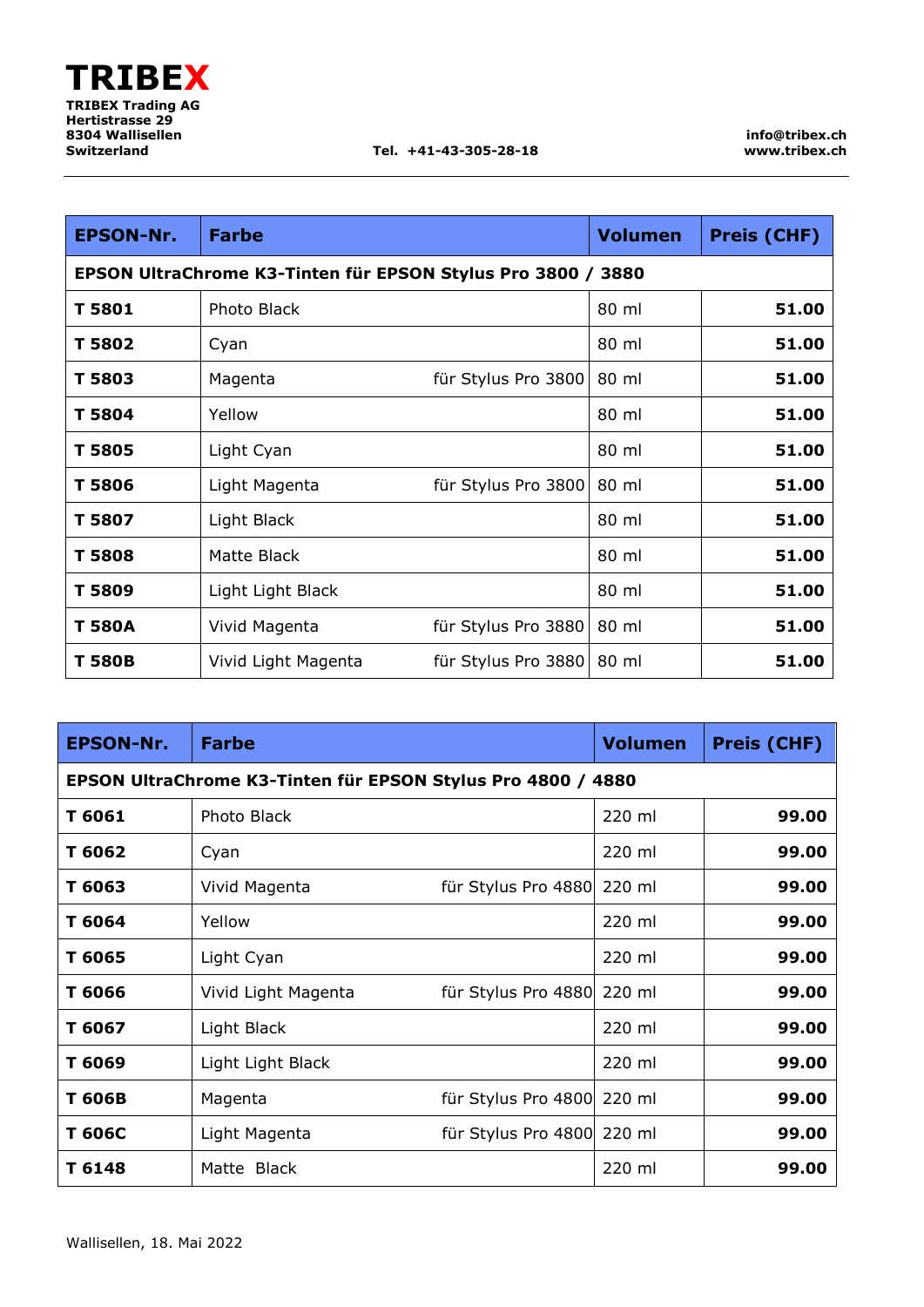| <b>EPSON-Nr.</b> | <b>Farbe</b>                                       | <b>Volumen</b> | <b>Preis (CHF)</b> |
|------------------|----------------------------------------------------|----------------|--------------------|
|                  | EPSON UltraChrome Tinten für EPSON Stylus Pro 4900 |                |                    |
| T 6531           | Photo Black                                        | 200 ml         | 90.00              |
| T 6532           | Cyan                                               | 200 ml         | 90.00              |
| T 6533           | Vivid Magenta                                      | 200 ml         | 90.00              |
| T 6534           | Yellow                                             | 200 ml         | 90.00              |
| T 6535           | Light Cyan                                         | 200 ml         | 90.00              |
| T 6536           | Vivid light Magenta                                | 200 ml         | 90.00              |
| T 6537           | Light Black                                        | 200 ml         | 90.00              |
| T 6538           | Matte Black                                        | 200 ml         | 90.00              |
| T 6539           | Light Light Black                                  | 200 ml         | 90.00              |
| T 653A           | Orange                                             | 200 ml         | 90.00              |
| T 653B           | Green                                              | 200 ml         | 90.00              |

| <b>EPSON-Nr.</b> | <b>Farbe</b>                                                               | <b>Volumen</b> | <b>Preis (CHF)</b> |
|------------------|----------------------------------------------------------------------------|----------------|--------------------|
|                  | EPSON UltraChrome K3-Tinten für EPSON Stylus Pro 7800 / 9800 / 7880 / 9880 |                |                    |
| T 6031           | Photo Black                                                                | 220 ml         | 99.00              |
| T 6032           | Cyan                                                                       | 220 ml         | 99.00              |
| T 6033           | Vivid Magenta<br>für Stylus Pro 7880/9880                                  | 220 ml         | 99.00              |
| T 603B           | Magenta                                                                    | 220 ml         | 99.00              |
| T 6034           | Yellow                                                                     | 220 ml         | 99.00              |
| T 6035           | Light Cyan                                                                 | 220 ml         | 99.00              |
| T 6036           | Vivid Light Magenta<br>für Stylus Pro 7880/9880                            | 220 ml         | 99.00              |
| T 603C           | Light Magenta                                                              | 220 ml         | 99.00              |
| T 6037           | Light Black                                                                | 220 ml         | 99.00              |
| T 6039           | Light Light Black                                                          | 220 ml         | 99.00              |
| T 6128           | Matte Black                                                                | 220 ml         | 99.00              |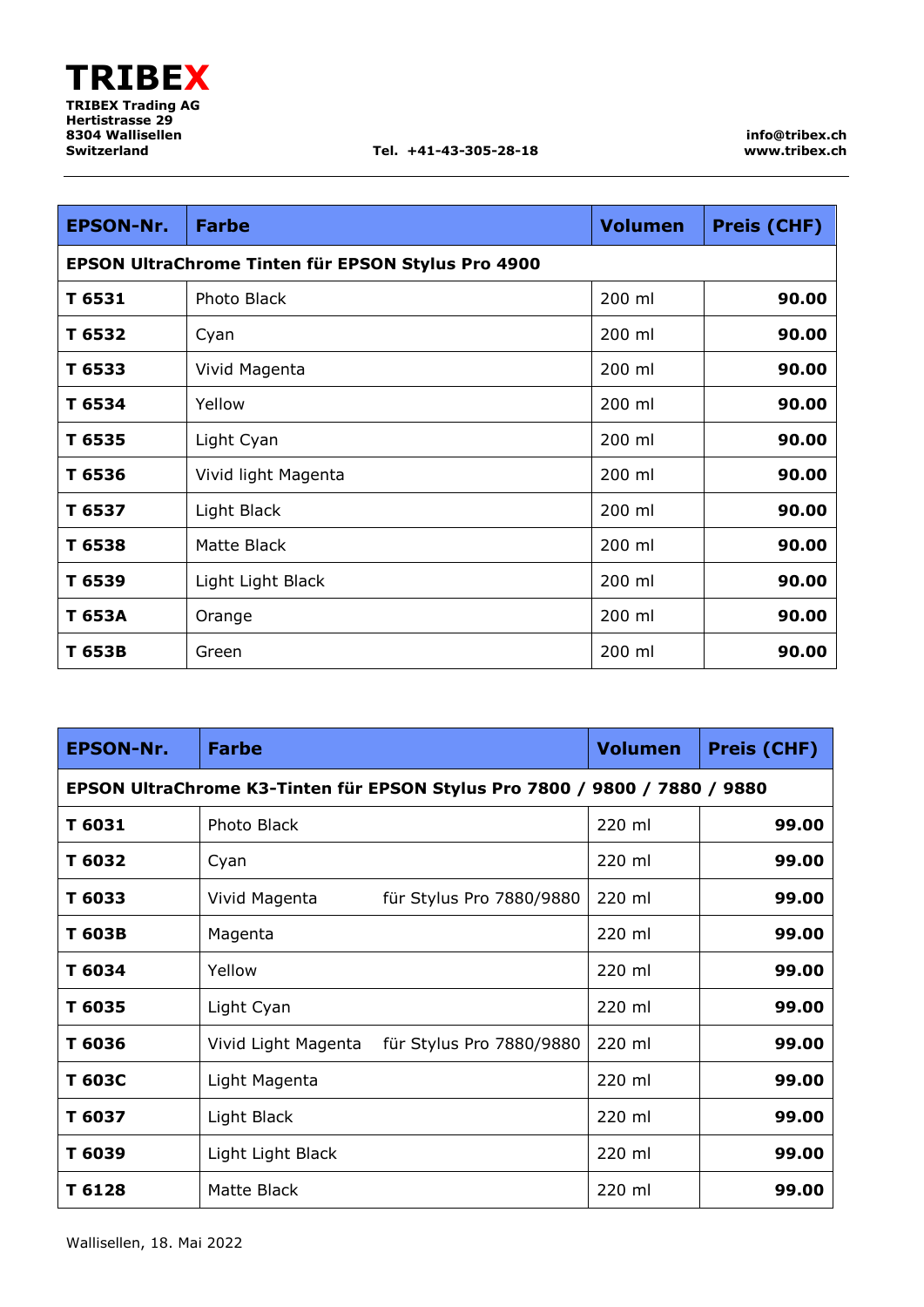| <b>EPSON-Nr.</b> | <b>Farbe</b>                                                                | <b>Volumen</b> | <b>Preis (CHF)</b> |
|------------------|-----------------------------------------------------------------------------|----------------|--------------------|
|                  | EPSON UltraChrome HDR-Tinten für Epson Stylus Pro 7890 / 7900 / 9890 / 9900 |                |                    |
| T 5961           | Photo Black                                                                 | 350 ml         | 149.00             |
| T 5962           | Cyan                                                                        | 350 ml         | 149.00             |
| T 5963           | Vivid Magenta                                                               | 350 ml         | 149.00             |
| T 5964           | Yellow                                                                      | 350 ml         | 149.00             |
| T 5965           | Light Cyan                                                                  | 350 ml         | 149.00             |
| T 5966           | Vivid Light Magenta                                                         | 350 ml         | 149.00             |
| T 5967           | Light Black                                                                 | 350 ml         | 149.00             |
| T 5968           | Matte Black                                                                 | 350 ml         | 149.00             |
| T 5969           | Light Light Black                                                           | 350 ml         | 149.00             |
| T 596A           | für Stylus Pro 7900/9900<br>Orange                                          | 350 ml         | 149.00             |
| T 596B           | für Stylus Pro 7900/9900 350 ml<br>Green                                    |                | 149.00             |

| <b>EPSON-Nr.</b> | <b>Farbe</b>                                                                | <b>Volumen</b> | <b>Preis (CHF)</b> |
|------------------|-----------------------------------------------------------------------------|----------------|--------------------|
|                  | EPSON UltraChrome HDR-Tinten für EPSON Stylus Pro 7890 / 7900 / 9890 / 9900 |                |                    |
| T 6361           | Photo Black                                                                 | 700 ml         | 268.00             |
| T 6362           | Cyan                                                                        | 700 ml         | 268.00             |
| T 6363           | Vivid Magenta                                                               | 700 ml         | 268.00             |
| T 6364           | Yellow                                                                      | 700 ml         | 268.00             |
| T 6365           | Light Cyan                                                                  | 700 ml         | 268.00             |
| T 6366           | Vivid Light Magenta                                                         | 700 ml         | 268.00             |
| T 6367           | Light Black                                                                 | 700 ml         | 268.00             |
| T 6368           | Matte Black                                                                 | 700 ml         | 268.00             |
| T 6369           | Light Light Black                                                           | 700 ml         | 268.00             |
| T 636A           | für Stylus Pro 7900/9900<br>Orange                                          | 700 ml         | 268.00             |
| T 636B           | für Stylus Pro 7900/9900<br>Green                                           | 700 ml         | 268.00             |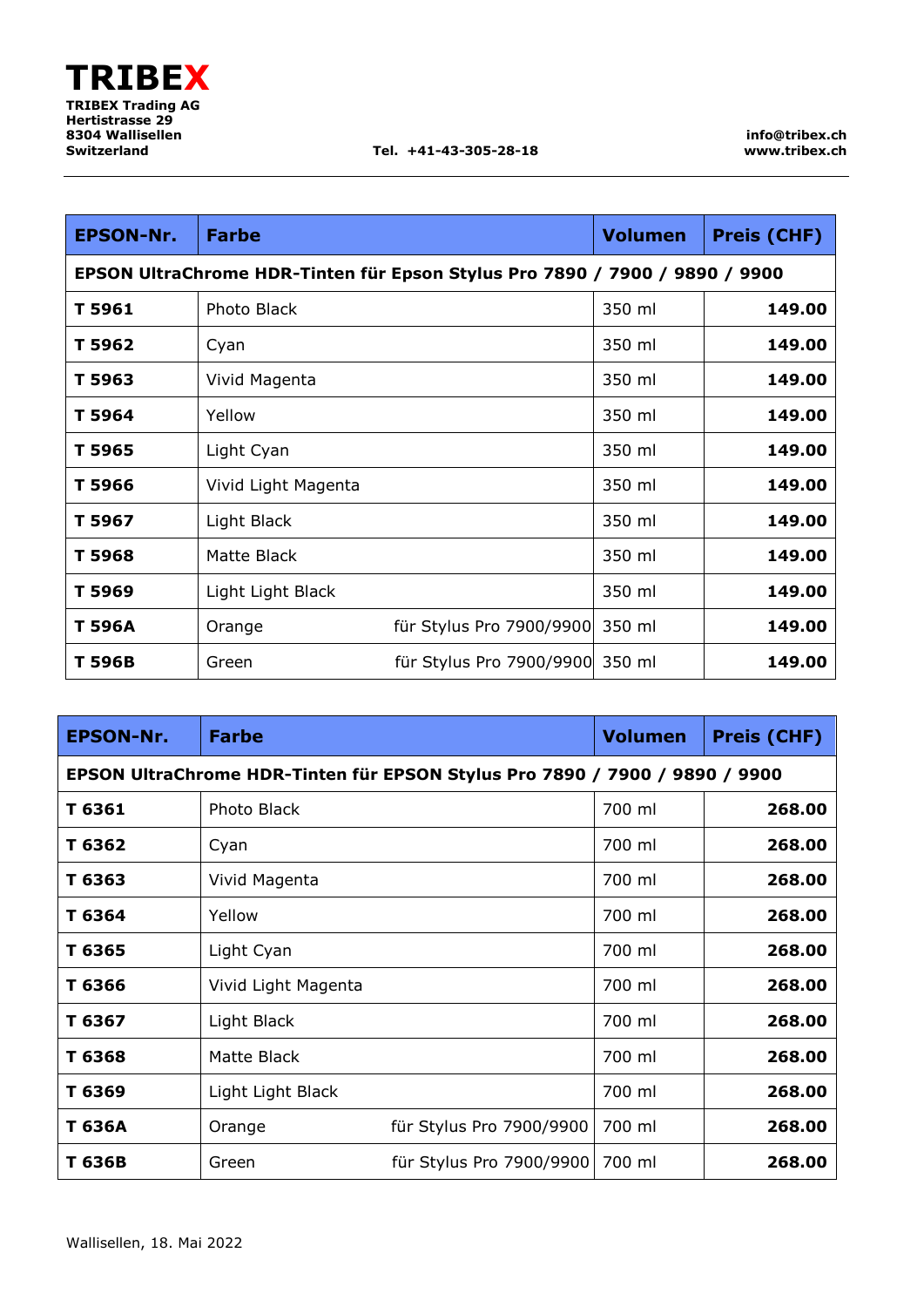| <b>EPSON-Nr.</b> | <b>Farbe</b>                                            | <b>Volumen</b> | <b>Preis (CHF)</b> |
|------------------|---------------------------------------------------------|----------------|--------------------|
|                  | EPSON UltraChrome HDR-Tinten für EPSON Stylus Pro 11880 |                |                    |
| T 5911           | Photo Black                                             | 700 ml         | 268.00             |
| T 5912           | Cyan                                                    | 700 ml         | 268.00             |
| T 5913           | Magenta                                                 | 700 ml         | 268.00             |
| T 5914           | Yellow                                                  | 700 ml         | 268.00             |
| T 5915           | Light Cyan                                              | 700 ml         | 268.00             |
| T 5916           | Light Magenta                                           | 700 ml         | 268.00             |
| T 5917           | Light Black                                             | 700 ml         | 268.00             |
| T 5918           | Matte Black                                             | 700 ml         | 268.00             |
| T 5919           | Light Light Black                                       | 700 ml         | 268.00             |

| <b>EPSON-Nr.</b> | <b>Farbe</b>                                  | <b>Volumen</b> | <b>Preis (CHF)</b> |
|------------------|-----------------------------------------------|----------------|--------------------|
|                  | EPSON HDX-Tinten für Epson SureColor SC-P5000 |                |                    |
| T9131            | Photo Black                                   | 200 ml         | 81.00              |
| T 9132           | Cyan                                          | 200 ml         | 81.00              |
| T 9133           | Magenta                                       | 200 ml         | 81.00              |
| T 9134           | Yellow                                        | 200 ml         | 81.00              |
| T9135            | Light Cyan                                    | 200 ml         | 81.00              |
| T9136            | Light Magenta                                 | 200 ml         | 81.00              |
| T 9137           | Light Black                                   | 200 ml         | 81.00              |
| T9138            | Matte Black                                   | 200 ml         | 81.00              |
| T 9139           | Light Light Black                             | 200 ml         | 81.00              |
| T 913A           | Orange                                        | 200 ml         | 81.00              |
| T 913B           | Green                                         | 200 ml         | 81.00              |
| T 913D           | Violet                                        | 200 ml         | 81.00              |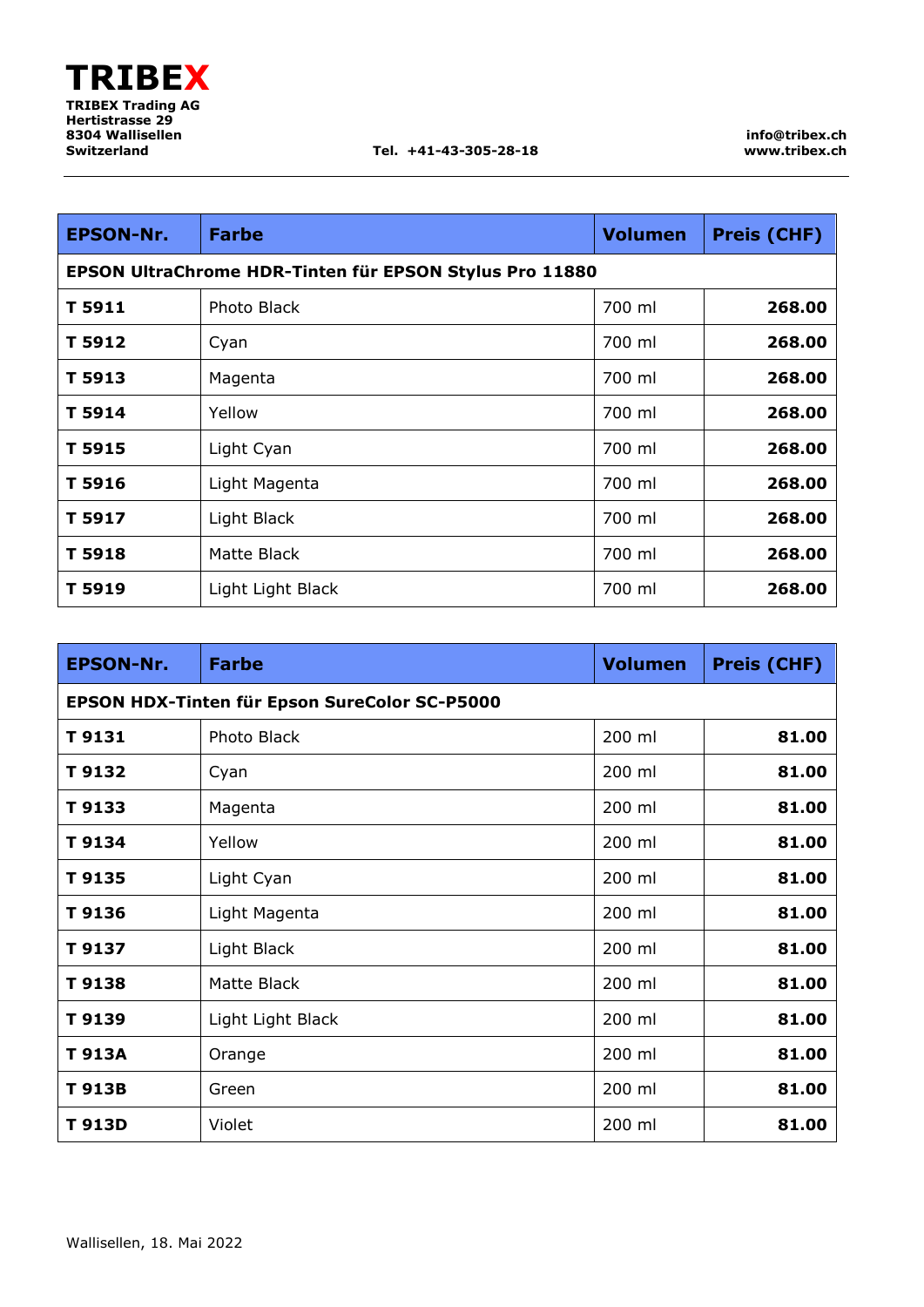| <b>EPSON-Nr.</b> | <b>Farbe</b>        |                                                                             | <b>Volumen</b> | <b>Preis (CHF)</b> |
|------------------|---------------------|-----------------------------------------------------------------------------|----------------|--------------------|
|                  |                     | EPSON HDX-Tinten für Epson SureColor SC-P6000/ SC-P7000/ SC-P8000/ SC-P9000 |                |                    |
| T 8241           | Photo Black         |                                                                             | 350 ml         | 131.00             |
| T 8242           | Cyan                |                                                                             | 350 ml         | 131.00             |
| T 8243           | Vivid Magenta       |                                                                             | 350 ml         | 131.00             |
| T 8244           | Yellow              |                                                                             |                | 131.00             |
| T 8245           | Light Cyan          | 350 ml                                                                      |                | 131.00             |
| T 8246           | Vivid Light Magenta |                                                                             | 350 ml         | 131.00             |
| T 8247           | Light Black         |                                                                             | 350 ml         | 131.00             |
| T 8248           | Matte Black         |                                                                             | 350 ml         | 131.00             |
| T 8249           | Light Light Black   |                                                                             | 350 ml         | 131.00             |
| T 824A           | Orange              | für SureColor SC-P7000/9000                                                 | 350 ml         | 131.00             |
| T 824B           | Green               | für SureColor SC-P7000/9000                                                 | 350 ml         | 131.00             |

| <b>EPSON-Nr.</b> | <b>Farbe</b>                                                                |                             | <b>Volumen</b> | <b>Preis (CHF)</b> |
|------------------|-----------------------------------------------------------------------------|-----------------------------|----------------|--------------------|
|                  | EPSON HDX-Tinten für Epson SureColor SC-P6000/ SC-P7000/ SC-P8000/ SC-P9000 |                             |                |                    |
| T 8041           | Photo Black                                                                 |                             | 700 ml         | 236.00             |
| T 8042           | Cyan                                                                        |                             | 700 ml         | 236.00             |
| T 8043           | Vivid Magenta                                                               |                             | 700 ml         | 236.00             |
| T 8044           | Yellow                                                                      |                             | 700 ml         | 236.00             |
| T 8045           | Light Cyan                                                                  |                             | 700 ml         | 236.00             |
| T 8046           | Vivid Light Magenta                                                         |                             | 700 ml         | 236.00             |
| T 8047           | Light Black                                                                 |                             | 700 ml         | 236.00             |
| T 8048           | Matte Black                                                                 |                             | 700 ml         | 236.00             |
| T 8049           | Light Light Black                                                           |                             | 700 ml         | 236.00             |
| T 804A           | Orange                                                                      | für SureColor SC-P7000/9000 | 700 ml         | 236.00             |
| T 804B           | Green                                                                       | für SureColor SC-P7000/9000 | 700 ml         | 236.00             |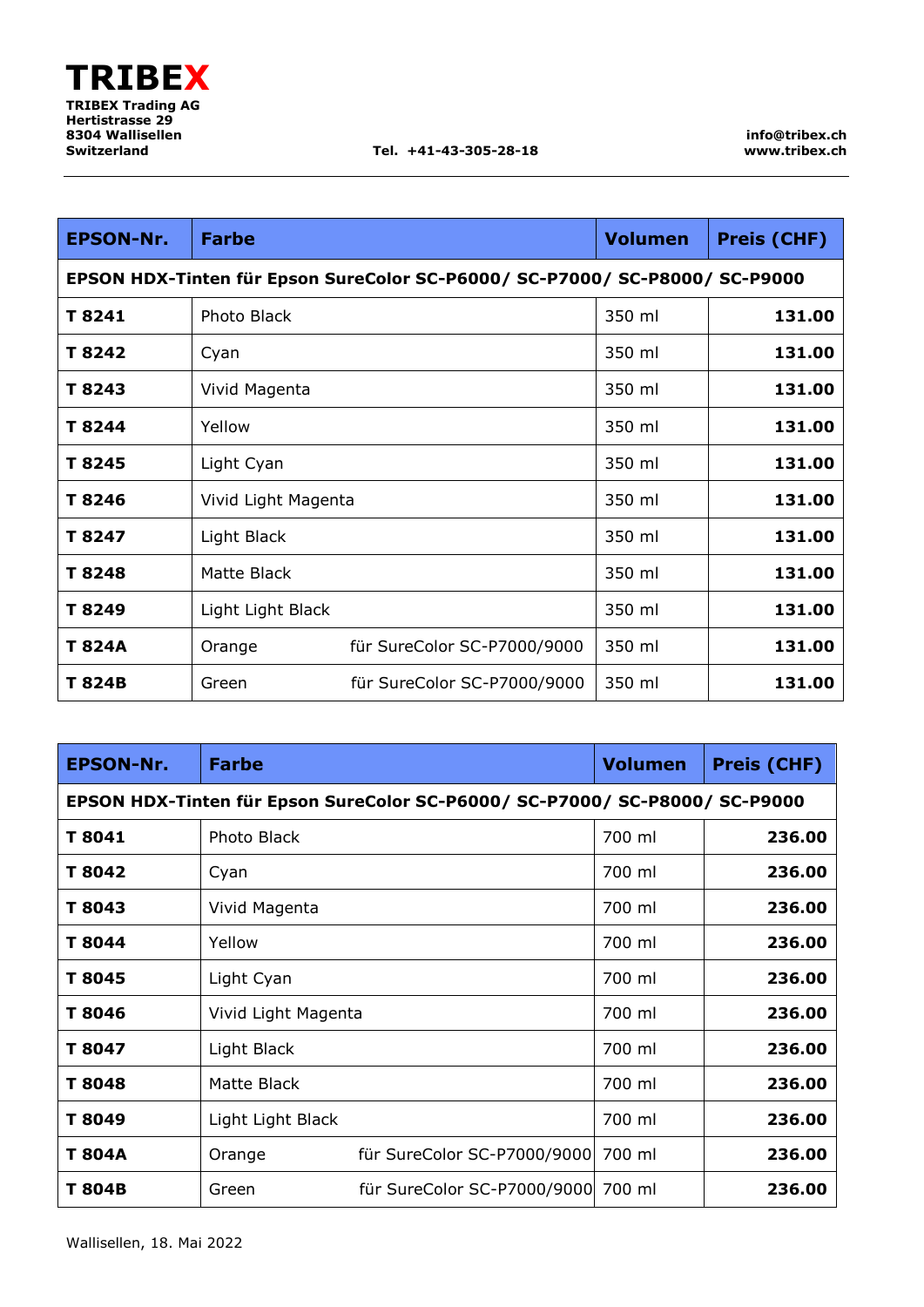**info@tribex.ch www.tribex.ch**

| <b>EPSON-Nr.</b>                                        | <b>Farbe</b>  | <b>Volumen</b> | <b>Preis (CHF)</b> |
|---------------------------------------------------------|---------------|----------------|--------------------|
| EPSON HDX-Tinten für Epson SureColor SC-P7500/ SC-P9500 |               |                |                    |
| T 44Q1                                                  | Photo Black   | 350 ml         | 131.00             |
| T 44Q2                                                  | Cyan          | 350 ml         | 131.00             |
| T 44Q3                                                  | Magenta       | 350 ml         | 131.00             |
| T 44Q4                                                  | Yellow        | 350 ml         | 131.00             |
| T 44Q5                                                  | Light Cyan    | 350 ml         | 131.00             |
| T 44Q6                                                  | Light Magenta | 350 ml         | 131.00             |
| T 44Q7                                                  | Gray          | 350 ml         | 131.00             |
| T 44Q8                                                  | Matte Black   | 350 ml         | 131.00             |
| T 44Q9                                                  | Light Gray    | 350 ml         | 131.00             |
| <b>T 44QA</b>                                           | Orange        | 350 ml         | 131.00             |
| <b>T 44QB</b>                                           | Green         | 350 ml         | 131.00             |
| <b>T 44QD</b>                                           | Violet        | 350 ml         | 131.00             |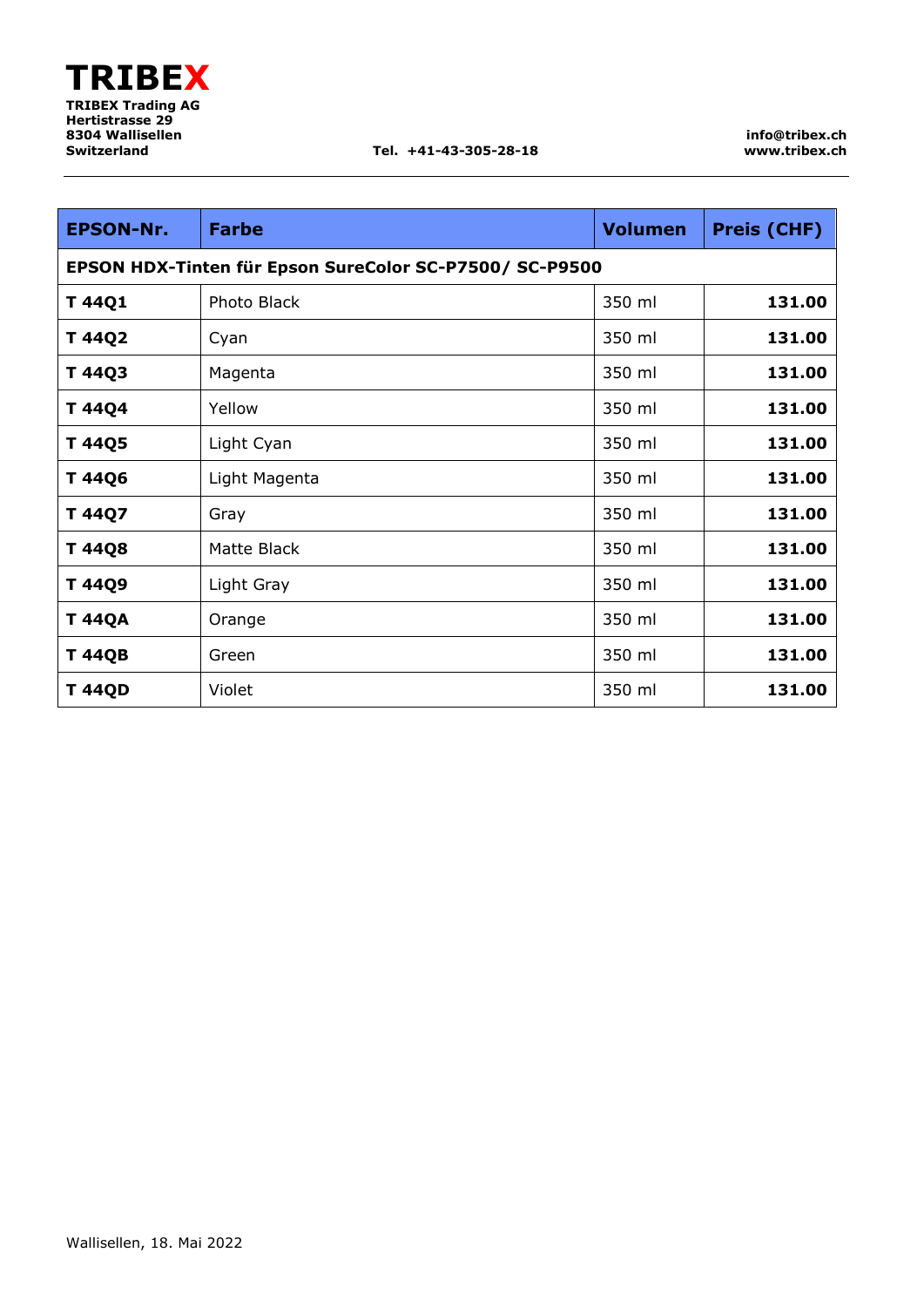| <b>EPSON-Nr.</b> | <b>Farbe</b>                                            | <b>Volumen</b> | <b>Preis (CHF)</b> |  |
|------------------|---------------------------------------------------------|----------------|--------------------|--|
|                  | EPSON HDX-Tinten für Epson SureColor SC-P7500/ SC-P9500 |                |                    |  |
| T 44J1           | Photo Black                                             | 700 ml         | 236.00             |  |
| T 44J2           | Cyan                                                    | 700 ml         | 236.00             |  |
| T 44J3           | Magenta                                                 | 700 ml         | 236.00             |  |
| T 44J4           | Yellow                                                  | 700 ml         | 236.00             |  |
| T 44J5           | Light Cyan                                              | 700 ml         | 236.00             |  |
| T 44J6           | Light Magenta                                           | 700 ml         | 236.00             |  |
| T 44J7           | Gray                                                    | 700 ml         | 236.00             |  |
| T 44J8           | Matte Black                                             | 700 ml         | 236.00             |  |
| T 44J9           | Light Gray                                              | 700 ml         | 236.00             |  |
| T 44JA           | Orange                                                  | 700 ml         | 236.00             |  |
| T 44JB           | Green                                                   | 700 ml         | 236.00             |  |
| <b>T 44JD</b>    | Violet                                                  | 700 ml         | 236.00             |  |

| <b>EPSON-Nr.</b>                                          | <b>Farbe</b>        | <b>Volumen</b> | <b>Preis (CHF)</b> |
|-----------------------------------------------------------|---------------------|----------------|--------------------|
| EPSON HDX-Tinten für Epson SureColor SC-P10000/ SC-P20000 |                     |                |                    |
| T 8000                                                    | Light Gray          | 700 ml         | 236.00             |
| T 8001                                                    | <b>Black</b>        | 700 ml         | 236.00             |
| T 8002                                                    | Cyan                | 700 ml         | 236.00             |
| T 8003                                                    | Vivid Magenta       | 700 ml         | 236.00             |
| T 8004                                                    | Yellow              | 700 ml         | 236.00             |
| T 8005                                                    | Light Cyan          | 700 ml         | 236.00             |
| T 8006                                                    | Vivid Light Magenta | 700 ml         | 236.00             |
| T 8007                                                    | Dark Gray           | 700 ml         | 236.00             |
| T 8008                                                    | Matte Black         | 700 ml         | 236.00             |
| T 8009                                                    | Gray                | 700 ml         | 236.00             |